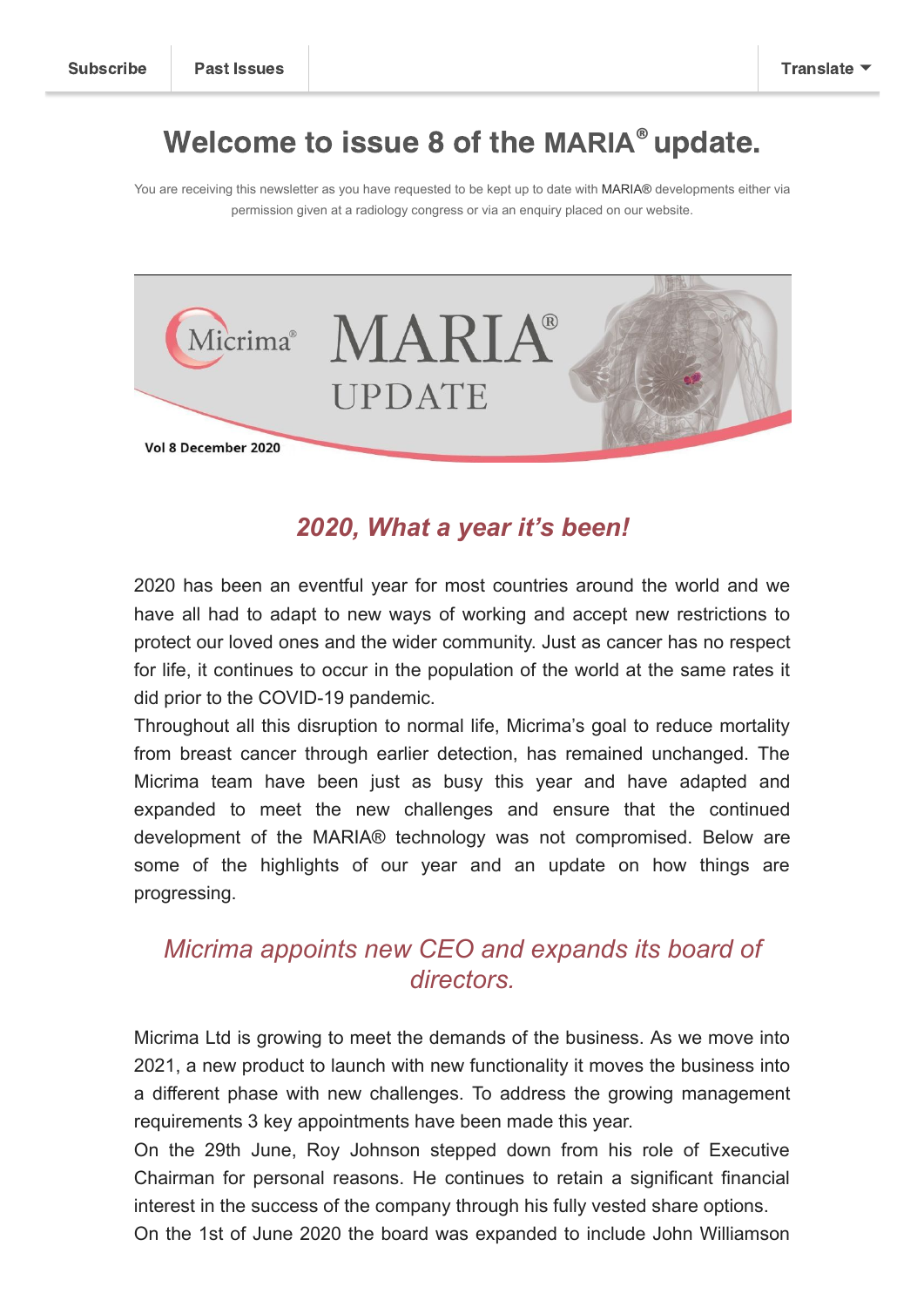now Chief Operating Officer with responsibility for product development, manufacturing process, quality and regulatory. Elizabeth is Commercial Director with responsibility for sales, marketing and clinical functions.

management team for some time prior to these board appointments. John is

We are also pleased to inform you that following an extensive search to find a new CEO with the right blend of MedTech and commercial experience we have appointed Adrian Waller who will start on the 1st Jan 2021.

Many of you will know Adrian from his time at Fujifilm where he has been General Manager ,UK for the last 6 years. Prior to Fujifilm, Adrian spent three years with GE Healthcare where he was brought in to assist and restructure the team as they exited the National Programme for IT (NPfIT) before helping them commercialise a range of very specialised IT Solutions for the MedTech sector.



Adrian Waller, New CEO of MICRIMA as of 1<sup>st</sup> Jan 2021

Adrian said in a brief statement to investors "I'm incredibly excited about joining Micrima at such a key stage of its development. The potential of the MARIA<sup>®</sup> system to transform the diagnosis of breast cancer is clear and the opportunity to work with the team to accelerate the products adoption and continued development was something that I had to get involved with. I'm really looking forward to joining the team in the new year and using my market knowledge, network, and business management skills to help Micrima make a difference to the ~600k ladies that die of breast cancer, every year".

## *First installation of MARIA® in Germany in partnership with Hologic.*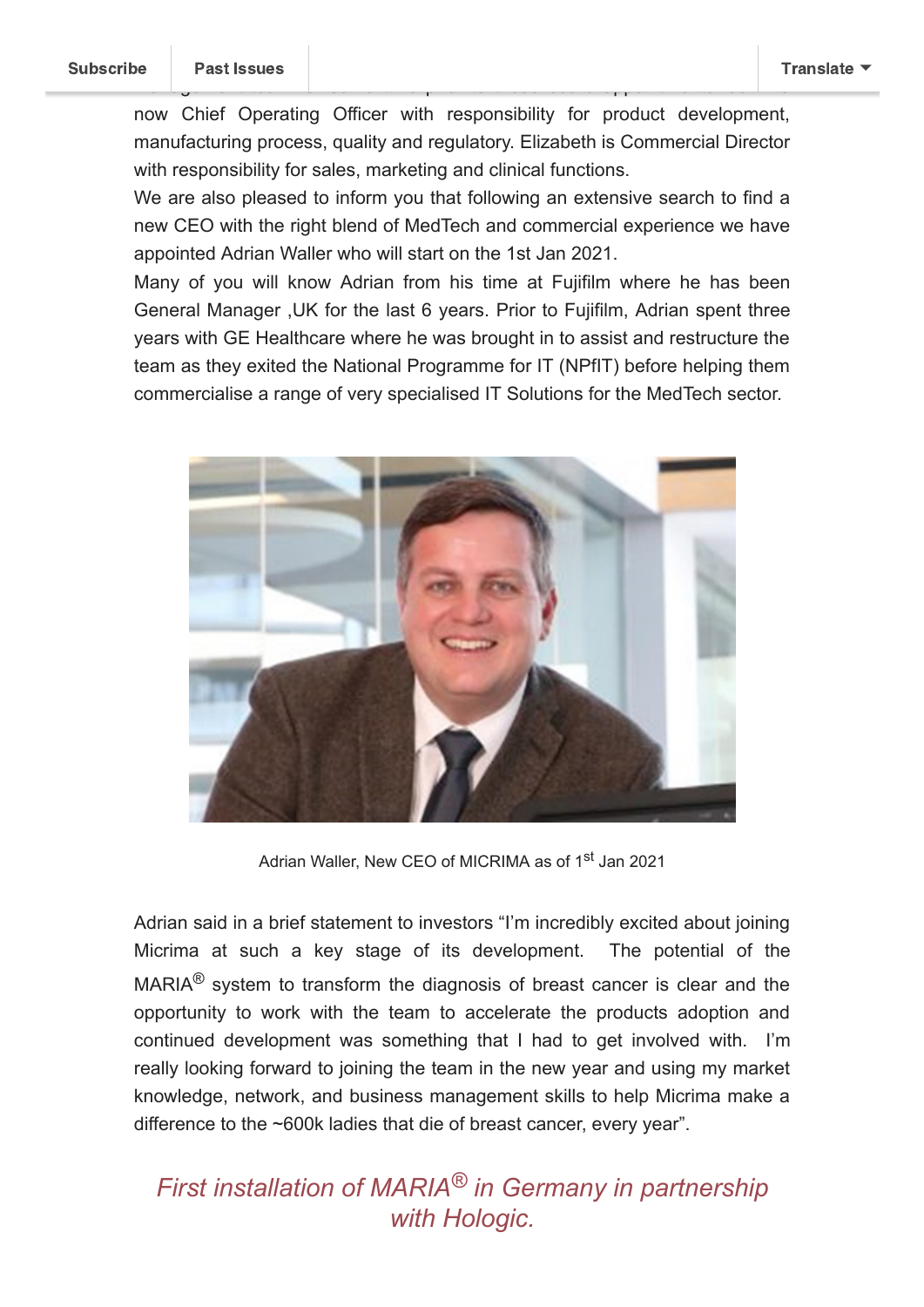system together in the city of Göttingen, Germany. Following the successful installation, a clinical trial has begun to provide Micrima with further data for the development of new functionality. The system has already imaged over 100 ladies already, with the majority of these ladies also been imaged with MRI. Having a direct comparison of our acquired data with correlating MRI images provides a completely new data set.

regard to travel, both Micrima and Hologic overcame these to install our first



MARIA® Applications Specialist trains Göttingen and Hologic staff on the newly installed system.

Unfortunately, the COVID disruption has delayed a second system that Hologic were due to install at the University Medical Centre Mainz this year with Professor Andrea Teifke. She will head up the clinical trials at Mainz and is hopeful that they will be able to commence their study early in 2021. This trial is planned to involve second look ultrasound on any regions of interest MARIA® identifies that have not been see on other modalities.

As well as the second clinical trial in Germany Micrima also have agreements with two prominent clinical sites in the UK and Belgium both of which hope to start additional trials of MARIA® technology in 2021.

## *Royal Marsden trial of MARIA® concludes its clinical phase.*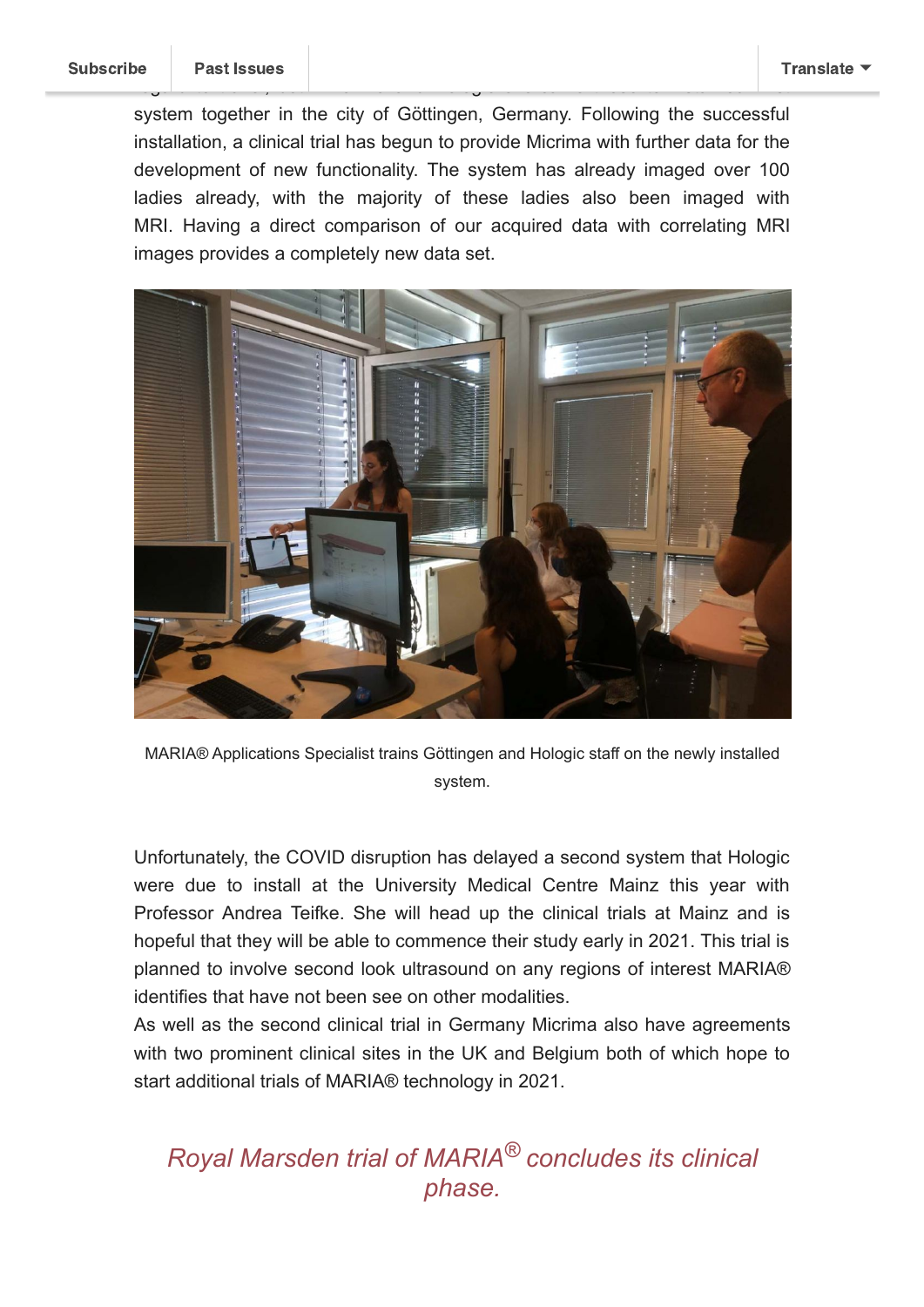trial of the MARIA® technology. The trial completed its clinical phase in September of this year having completed an impressive 389 patient studies providing comparative evaluations for each. The Royal Marsden team are now analysing the data and hope to publish their findings early in the new year. Micrima will share the results with you as soon as they have been published.

team who have provided outstanding support and  $\mathcal{G}$  feedback during the support and  $\mathcal{G}$ 

### *Micrima to launch a new significantly advanced system in 2021.*

The most important aspect of all the clinical trials that Micrima have run to date is that they feed our development process. Both functionality developments from the data that we have acquired from our systems and from conventional imaging of the same patient, as well as the feedback of patients and operators. The system we will launch in 2021 will be ergonomically improved and "future enabled", meaning all further developments will be software upgrades that can be applied to the system easily. These software upgrades are driven from the data we have collected to date. The rich data set is ideal for artificial intelligence to be applied in developing classifiers. The first of these will be to give a breast density reading and the second an indicator of likelihood of malignancy. These will then go into clinical evaluation as part of a clinical workflow. Breast density information will assist in determining the best possible screening regime and the malignancy indicator in a diagnostic setting could potentially reduce the number of biopsies carried out, by providing confirmatory information to support a decision for indeterminate lesions.

The new system is currently planned for launch March/April 2021, all subscribers to the Micrima newsletter will receive an invite nearer to the launch date. Further details will also be available on our website as we near the time.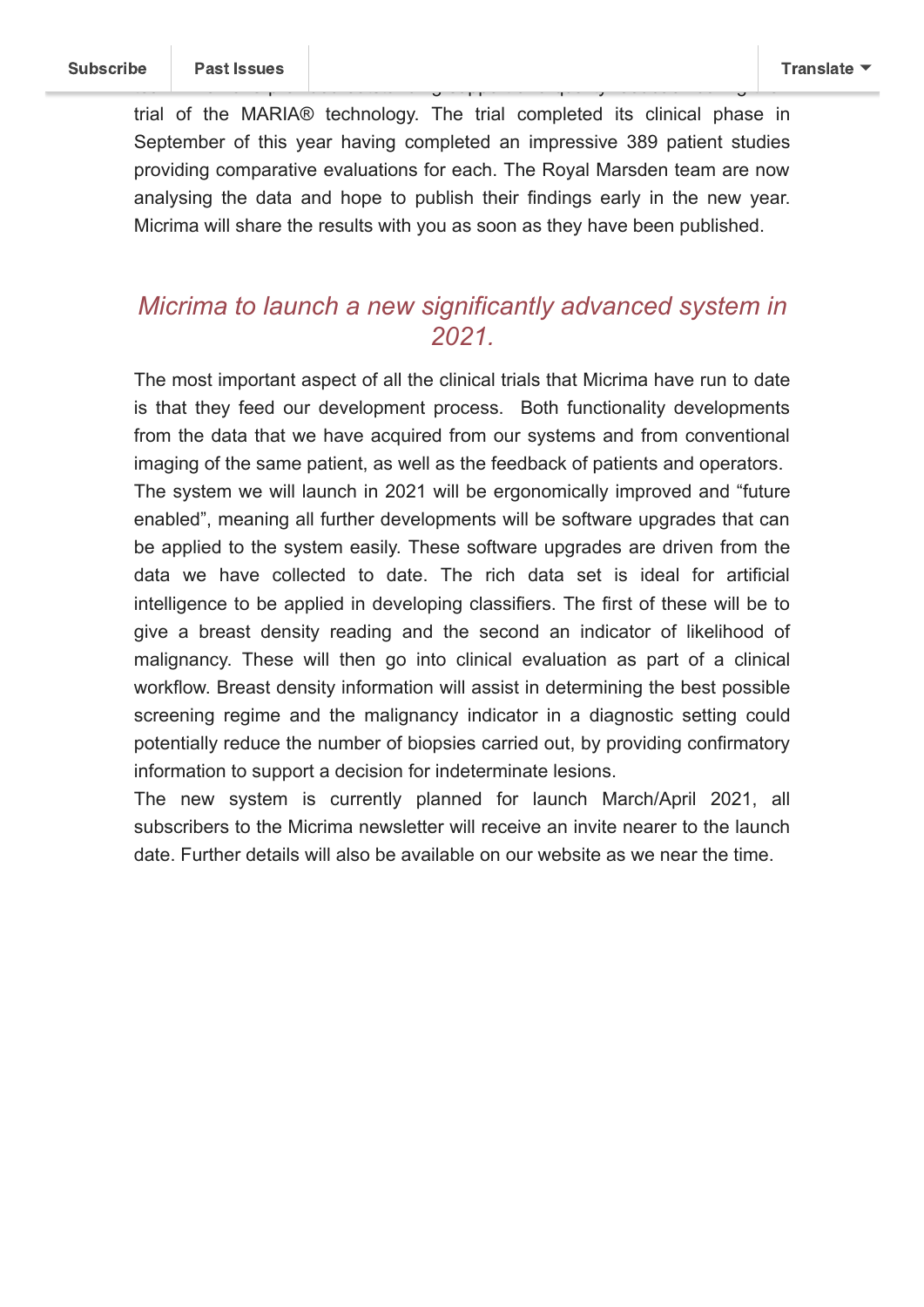[Subscribe](http://eepurl.com/dCynQ1) Past [Issues](https://us14.campaign-archive.com/home/?u=4f5cb6905c31d17af3733c586&id=23bb92acfc) [Translate](javascript:;)



# **Coming soon!**

Along with the new system there will be a refresh of the Micrima branding, we are keen to show you the evolution of MARIA® and our branding and get your thoughts in 2021.

We wish you all a peaceful break and are looking forward to what 2021 has to offer.

#### Next Update

We look forward to sharing more progress on the new clinical trials as they progress.

Please find additional information or previous copies of newsletters on our company

[website.](http://micrima.com/)



Copyright © \*2020 Micrima Limited\*, All rights reserved.

Our mailing address is: Info@micrima.com

Want to change how you receive these emails? You can *update your [preferences](https://micrima.us14.list-manage.com/profile?u=4f5cb6905c31d17af3733c586&id=23bb92acfc&e=[UNIQID]&c=9998a8351b)* or *[unsubscribe](https://micrima.us14.list-manage.com/unsubscribe?u=4f5cb6905c31d17af3733c586&id=23bb92acfc&e=[UNIQID]&c=9998a8351b) from this list*